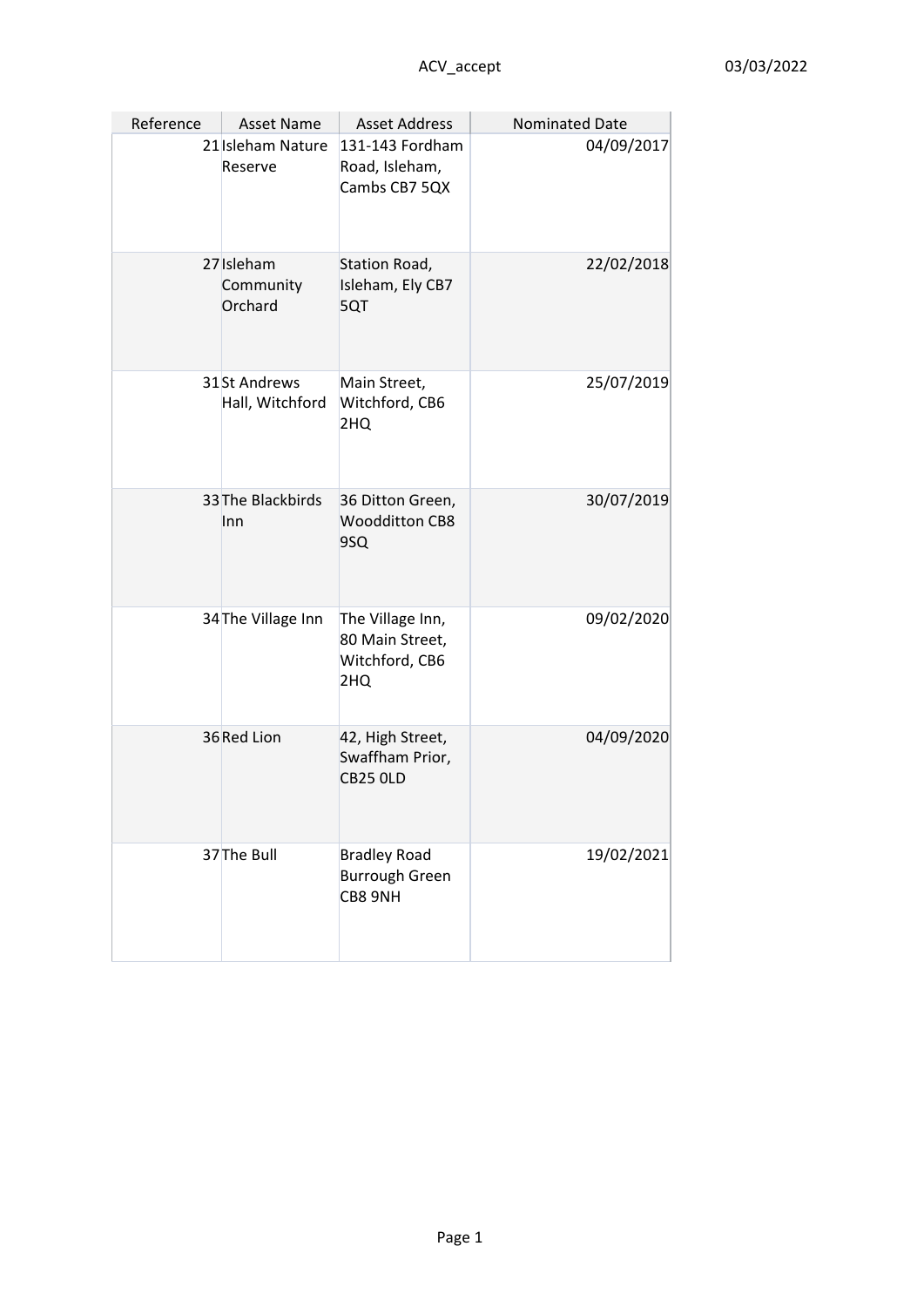| Nominator                                               |                                                                                                            | Reason for listirNotification of iEnd of interim n |
|---------------------------------------------------------|------------------------------------------------------------------------------------------------------------|----------------------------------------------------|
| Friends of Isleham<br><b>Nature Reserves</b><br>charity | The area<br>provides a<br>free,<br>accessible<br>area of open<br>snare for                                 |                                                    |
| Friends of Isleham<br><b>Nature Reserves</b><br>charity | All groups<br>within the<br>community<br>are able to<br>access the<br><b>Orchard due</b>                   |                                                    |
| <b>Witchford Parish</b><br>Council                      | The<br>nomination<br>has been<br>deemed<br>successful as it<br>does                                        |                                                    |
| <b>Woodditton Parish</b><br>Council                     | The<br>nomination<br>for the<br>Blackbirds Inn,<br>Woodditton to<br>harnma ac                              |                                                    |
| <b>Witchford Parish</b><br>Council                      | The Village Inn<br>has been a<br>venue that has<br>furthered the<br>social, cultural,<br>recreational      |                                                    |
| <b>Swaffham Prior</b><br>Parish Council                 | The Red Lion is<br>the only public<br>house open in<br>the village and<br>as such, acts<br>hne leinns e se |                                                    |
| <b>Burrough Green</b><br>Parish Council                 | The public<br>house is the<br>only pub<br>within the<br>Parish. It is<br>accassible to                     |                                                    |